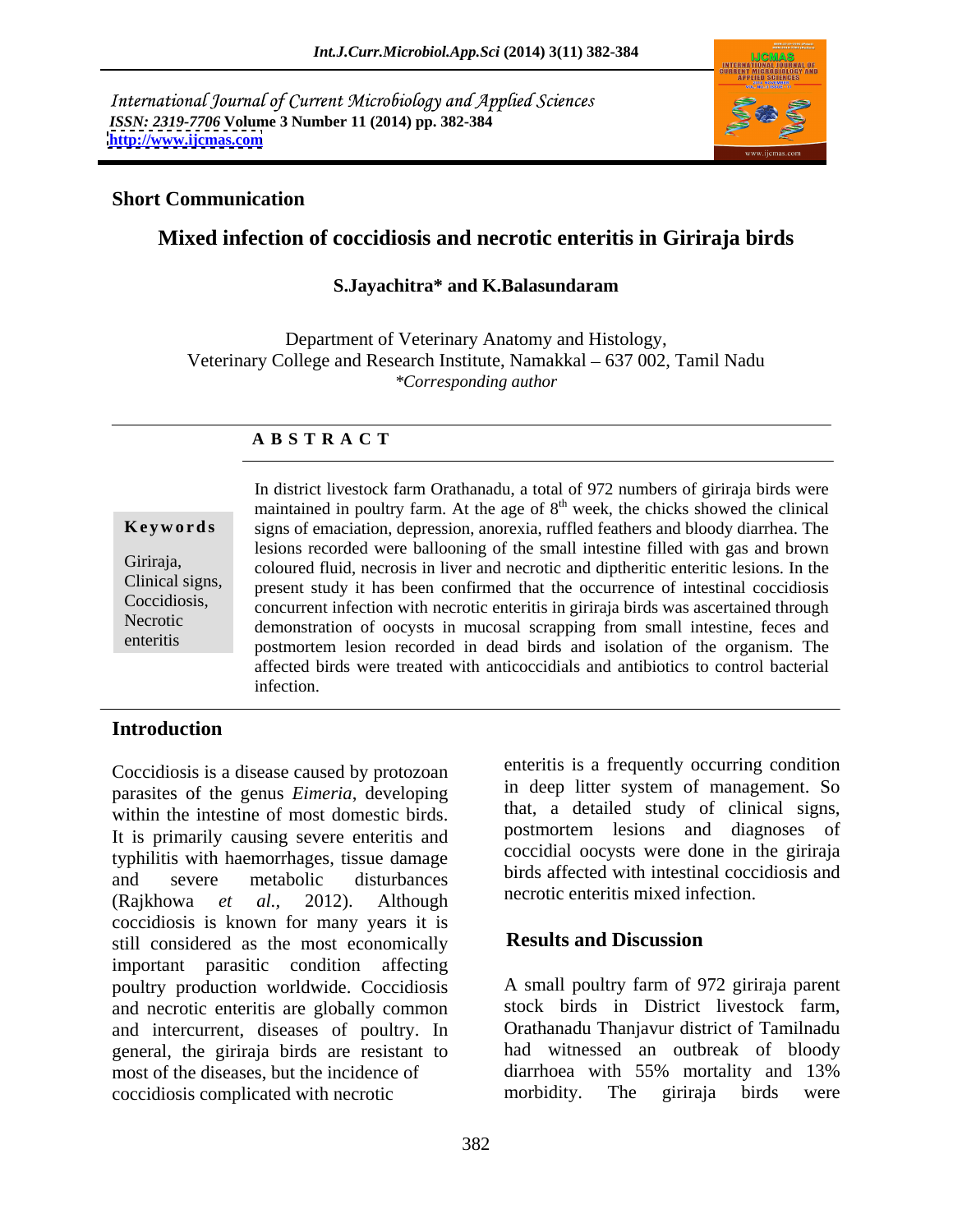maintained under deep litter system of rearing. All the birds were vaccinated against ranikhet and infectious bursal age group of  $8<sup>th</sup>$  week and all the clinical the detection of parasitic ova and the bacterial organism. The birds were treated with anticoccidial drugs and followed by

The general clinical signs observed were detached (Kaldhusdal *et al.*, 1995) a observed by Williams (2005) and Sivaseelan *et al.* (2012). And some of the birds showed sticky droppings adhering to the cloaca may coccidial infection sometimes predispose birds to Clostridial infection and necrotic Eimeria nicatrix. The isolation and *perfringens* (Bradley and Radhakrishnan, 1973). Clinical coccidiosis predisposes birds

intestine showed petechial haemorrhages and haemorrhagic plug in the lumen. Intestinal lumen was distended with gas and

disease. All the affected birds were in the (Fig. 1) (Rajkhowa, 2012). In the liver, <sup>th</sup> week and all the clinical multifocal whitish foci were noticed. signs showed were recorded. The dead birds Histopathologically necrotic and diphtheritic were subjected to necropsy to find lesions lesions, atrophy or absence of villi with and the faecal samples were examined for infiltration of lymphocytes and macrophages coccidial oocyst. Microbiological infiltration with necrosis of hepatocytes in examination was carried out to identify the the liver were observed as mentioned by antibiotic to control necrotic enteritis. necrosis (Al Sheikhly and Truscott, 1977a). loss of appetite, unthriftiness, huddling diphtheritic membrane of dead mucosal together, emaciation, depression, anemic enterocytes trapped in fibrin and the gut was comb and wattles, immobility, closed eyes friable, detached and gas filled with foul and ruffled feathers. The degree of intestinal smelling liquid contents (Broussard *et al.,* signs ranged from bloody mucoid diarrhoea 1986). Atrophy of the bursa of fabricius followed by dark brown coloured diarrhea as noticed indicating the immune suppression brown coloured fluid was noticed. The intestinal wall was edematous, thickened showed necrosis and sloughed epithelium in the intestine, multifocal lymphocytic Williams (2005). The characteristic lesion of necrotic enteritis was an intestinal mucosal The intestinal epithelium eroded and detached (Kaldhusdal *et al.,* due to infection with necrotic enteritis (Frame and Bickford, 1986).

be the sign of necrotic enteritis (Van der Examination of faecal samples of affected sluis, 2000). Gut damage caused by birds and intestinal scrapings from dead enteritis (Hermans and Morgan, 2003). identification of the organism revealed Certainly coccidial infection stimulates *Clostridium perfringens* as diagnosed by proliferation of intestinal *Clostridium*  Williams (2005). The affected birds were to the infection of necrotic enteritis as (Chapman, 2003) followed by broad reported by Ross breeders, 1999. Spectrum antibiotic for 5–6 days to control On post mortem examination, the skin and Supportive therapy given to birds with muscles appeared pale and anemic. Small vitamin A and E helps to enhance birds revealed the unsporulated oocysts of *Eimeria nicatrix*. The isolation and treated with anticoccidials such as sulphaquinaxaline and diaveridine bacterial infection (Brennan *et al.,* 2001). epithelialization of intestinal mucosa and immunity (Colnago *et al.,* 1983).